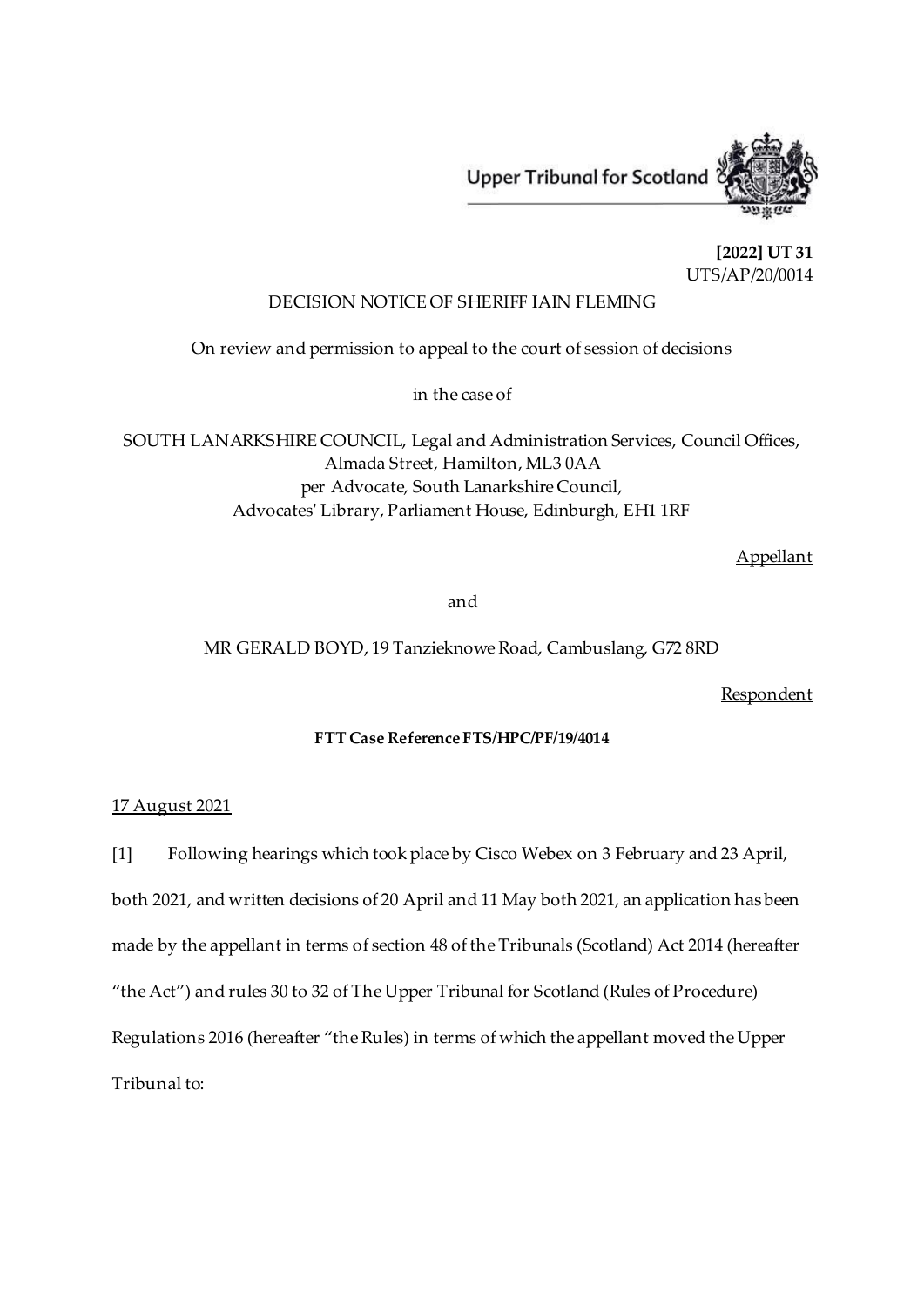(i) Review its decision of 11 May 2021 by setting it aside and re-deciding it, by deleting at paragraph 92 the date "2024" and substituting the following: "The later of either (a) 31 March 2024 or (b) the end of the second full financial year of the respondent and appellant (which is on 31 March annually) after the financial year in which these proceedings are finally determined (where "finally determined" means the date of the final determination of any appeal). "

And, in any event, either

(ii) Review five errors of law in the Upper Tribunal's decisions of 20 April and 11 May 2021 which the appellant submits that the decisions disclose; or

(iii) Permit the appellant to appeal to the Court of Session against the said decisions of 20 April and 11 May 2021, or so to appeal against any confirmed or adverse re-decided decision made in terms of the application for review.

[2] A hearing on the application took place by Cisco Webex on 9 July 2021. The appellant was represented by Mr Upton, Advocate and the respondent represented his own interest.

[3] Rule 30 (1) of the Rules provides that:

 $''(1)$  The Upper Tribunal may at its own instance or on the application of a party review a decision (except an excluded decision) made by it if it considers it necessary in the interests of justice to do so and on review it may confirm, set aside, or set aside and redecide the decision."

[4] The scope of the First Tier Tribunal's power to review its own decisions was considered by the Court of Appeal in *Point West GR Ltd* v *Bassi*(2020) EWCA Civ 795; [2020] 1 WLR 4102. It was submitted by Mr Upton who appeared on behalf of the appellant that that case had equal application to the power of review by the Upper Tribunal. For the purposes of this application I am prepared to assume, although not decide, that the case of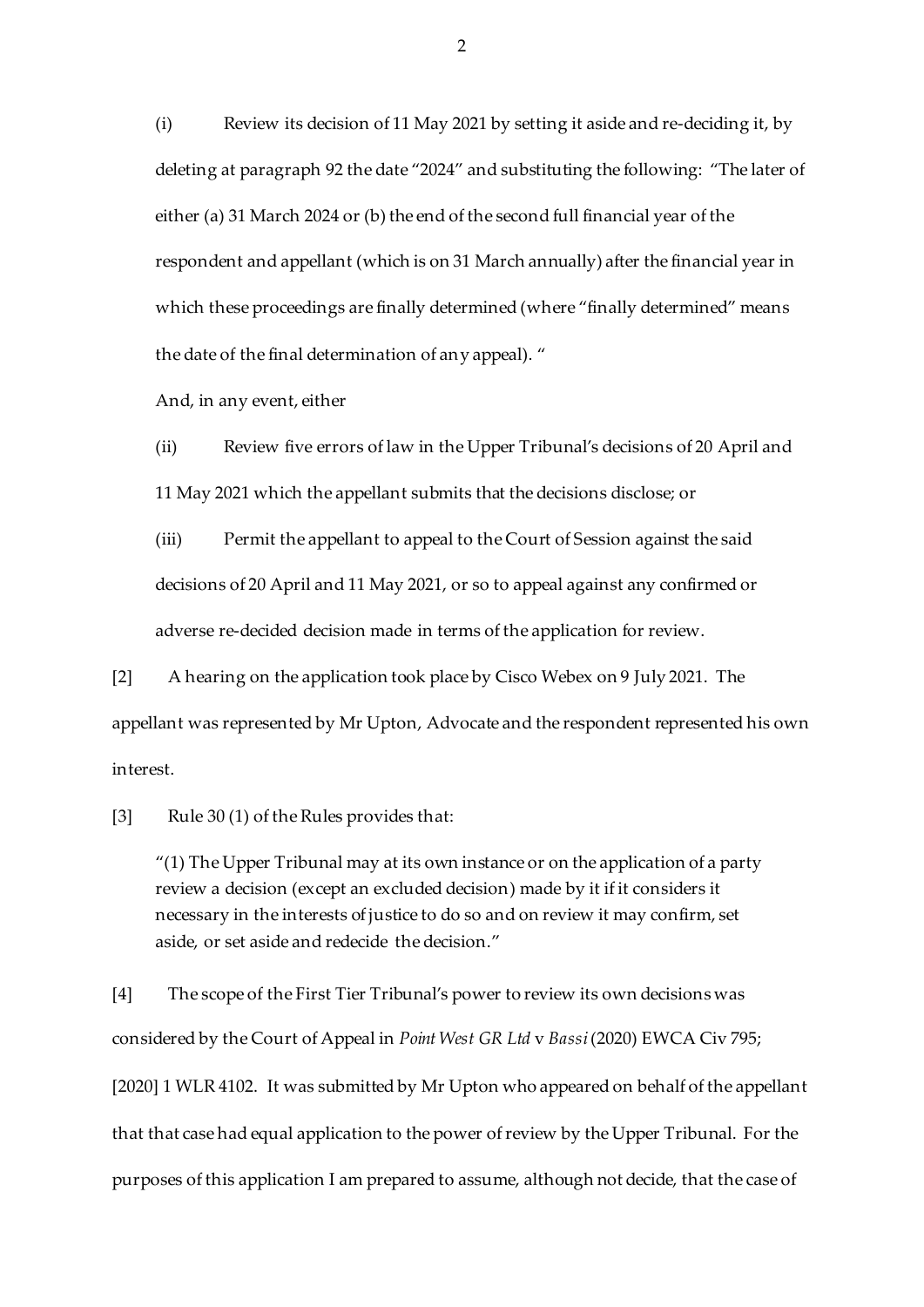*Point West GR Ltd* v *Bassi* may apply to not only First–tier Tribunal decisions as was clearly

envisaged in the decision but also to a decision of the Upper Tribunal. In reaching that

conclusion I am accepting the submission of Mr Upton which was neither opposed by the

respondent nor amplified by Mr Upton.

[5] Reference was made by Mr Upton to paragraphs 46 to 48 of *Point West GR Ltd* v *Bassi*

and the decision of Lewison L.J. -:

"46. The exercise of the power to review a decision of the FTT was considered in *R (RB) v First-tier Tribunal (Review*) [2010] UKUT 160 (AAC) by a strong panel of the UT (Administrative Appeals Chamber) presided over by the then Senior President of Tribunals, Carnwath LJ. They held:

> i) the power of review on a point of law is intended, among other things, to provide an alternative remedy to an appeal**.** In a case where the appeal would be bound to succeed, a review will enable appropriate corrective action to be taken without delay;

ii) It was not intended that the power of review should enable the FTT to usurp the UT's function of determining appeals on contentious points of law. Nor was intended to enable a later FTT judge or panel, or the original FTT judge or panel on a later occasion, to take a different view of the law from that previously reached, when both views are tenable. Both these considerations demonstrated that if a power of review is to be exercised to set aside the original decision because of perceived error of law, this should only be done in clear cases;

iii) There were occasions when it would be desirable for a case to be reconsidered by the FTT so that further findings might be made even if it was likely to go to the UT eventually.

iv) The key question was what, in all the circumstances of the case including the degree of delay that may arise from alternative courses of action, would best advance the overriding objective of dealing with the case fairly and justly.

47. Thus the primary purpose of the power to review is to avoid an unnecessary appeal to the UT, where the FTT has made an obvious error of law. In this context an "error of law" would undoubtedly include a case in which the FTT had reached a factual conclusion which had no evidence to support it; or which was contrary to the only reasonable conclusion on the evidence. In this context a point of law is widely defined. In *Railtrack plc* v *Guinness* Ltd [2003] EWCA Civ 188, [2003] 1 EGLR 124 at [51] Carnwath LJ said: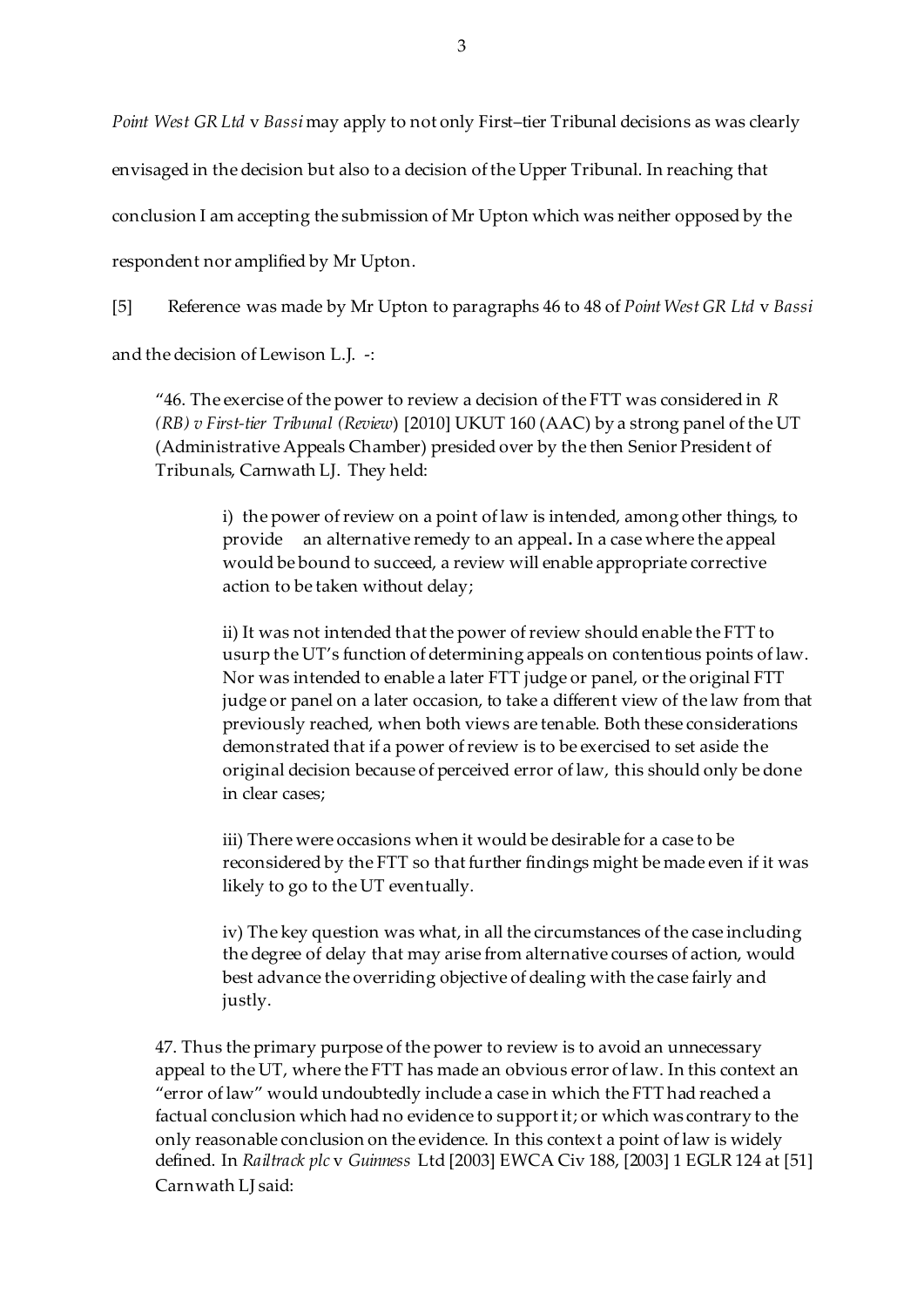'This case is no more than an illustration of the point that issues of "law" in this context are not narrowly understood. The Court can correct "all kinds of error of law, including errors which might otherwise be the subject of judicial review proceedings. Thus, for example, a material breach of the rules of natural justice will be treated as an error of law. Furthermore, judicial review (and therefore an appeal on law) may in appropriate cases be available where the decision is reached "upon an incorrect basis of fact", due to misunderstanding or ignorance .. A failure of reasoning may not in itself establish an error of law, but it may "indicate that the tribunal had never properly considered the matter...and that the proper thought processes have not been gone through.'

48. But as the UT held in *Vital Nut Co Ltd* v *HMRC* [2017] UKUT 0192 (TCC), a review is not an occasion on which the FTT can reconsider the whole case. They said:

'Of course, the fact that the 2007 Act and FTT Rules say nothing about the substance of a review of a decision once the 'gateway' requirements are met does not mean that the FTT can - through the review - re-write its original decision in an unfettered way. In *JS* v *Secretary of State for Work and Pensions* [2013] UKUT 100 (AAC), the Upper Tribunal made this clear. The Upper Tribunal conducted a thorough review of the relevant authorities, which we adopt and do not repeat.

We consider the position, as regards the FTT, to be as follows: (a) The purpose of the review is clarificatory. The process is intended to give the FTT a second chance to provide adequate reasons for its decision without the inconvenience that might be involved were the Upper Tribunal to allow a reasons challenge and then have to remit the case... (b) The FTT should avoid the temptation to advance arguments in defence of its decision and against the grounds of appeal. The FTT should not engage or appear to engage in advocacy rather than adjudication....

In short, whilst it is perfectly permissible for the FTT to use the review process to clarify what has already been decided, the FTT should refrain from seeking to justify its decision on other, even better, grounds or from seeking to defend its decision in advance from an attack that is anticipated in an appeal'."

[6] In terms of the original decision of the Upper Tribunal the appellant has until

31 March 2024 to comply with the Property Factors Enforcement Order (hereafter "the

PFEO"). Insofar as the submission to include the second limb of the timeframe

(paragraph (i) (b)) of the application) within which the appellant requires to comply with the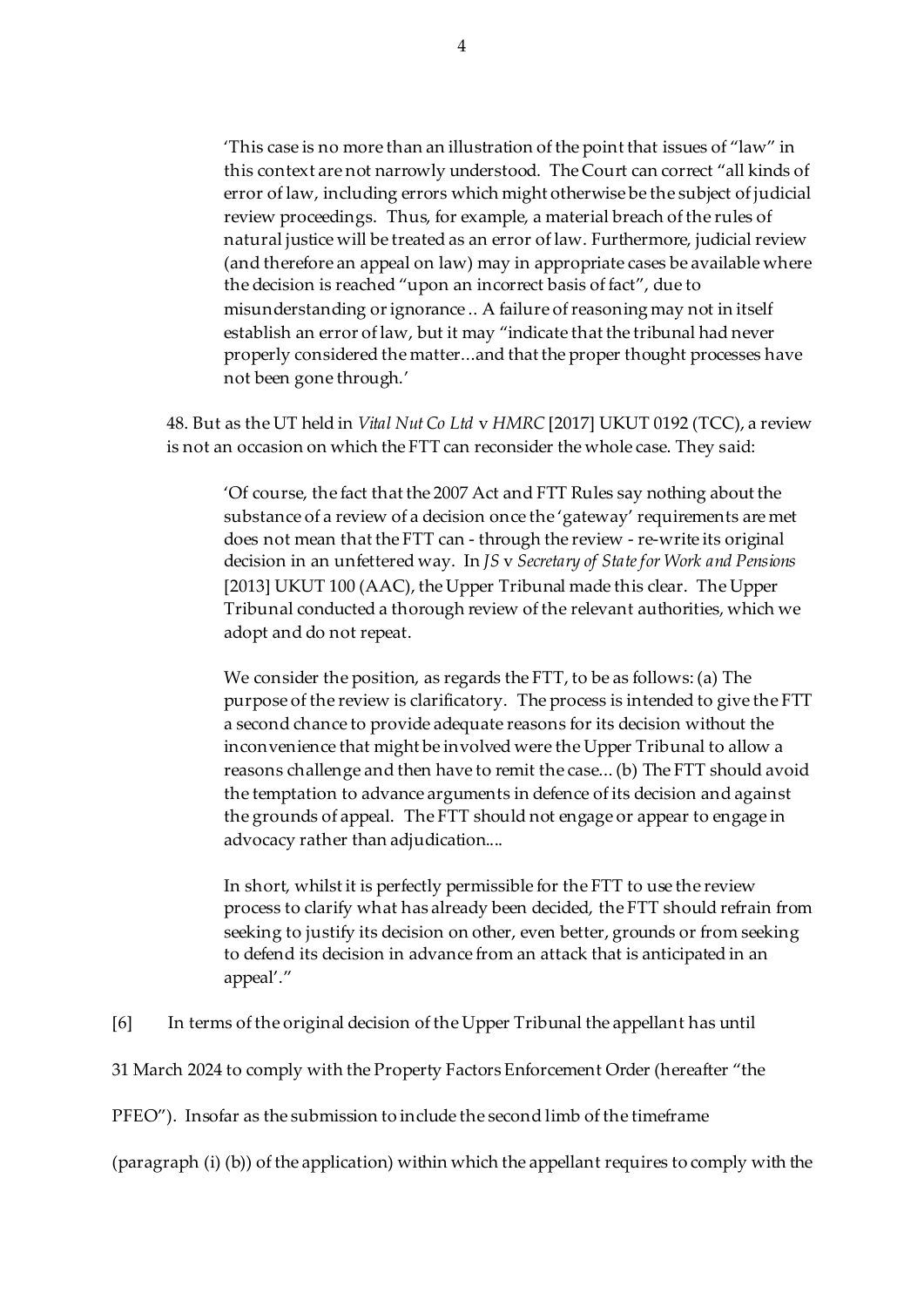PFEO is concerned, Mr Upton explained that the appellant's current financial year runs until 31 March 2022. The appellant's next financial year will run from 1 April 2022 until 31 March 2023. It is during that year that the necessary data will be captured. The data requires to be captured for a full financial year. The appellant will require to have in place the necessary systems at the start of the financial year. It is accepted that the appellant is presently addressing the practicalities of what is involved in the introduction of the necessary systems. It was submitted that this can only be put in place from 1 April 2022. The submission was made in order to deal with the "possibility that there may be a further appeal." From the appellant's perspective "one does not know whether there will be a further appeal" since much was dependent on the outcome of the application for review and the application for permission to appeal to the Court of Session. The current application was designed to protect the appellant's position. It was emphasised that the purpose of including the second limb is not an attempt by the appellant to unnecessarily extend the time frame for implementation of the decisions of both the First-tier Tribunal (hereafter "the FtT") and the Upper Tribunal. Work has already begun on the necessary procedures to implement the decisions.

[7] In answer to questions from the Upper Tribunal it was thought by Mr Upton that perhaps a period of nine months would elapse between the marking of an appeal and the issuing of a decision by the Inner House of the Court of Session.

[8] Mr Upton indicated that in response to "an anticipated question from the Upper Tribunal" as to "why the procedures to implement the PFEO could not currently be put into place?" that this would not be a sensible use of public money when the outcome is speculative. It is not a good way, it was submitted, for public money to be spent when one does not know the eventual outcome of the litigation.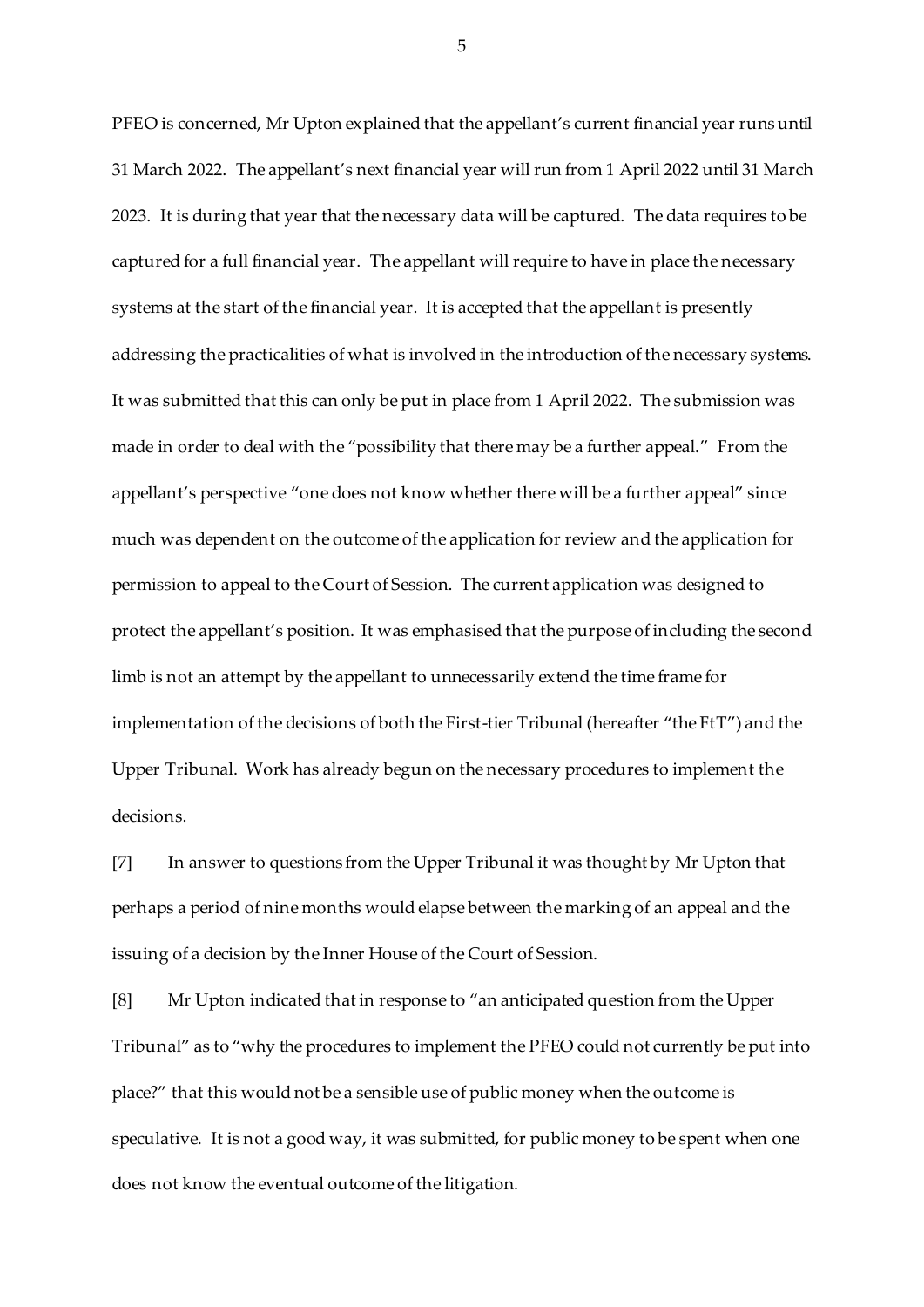[9] In response the respondent indicated that in his view the situation was straightforward. The PFEO was in place to provide a statement that the management fee is payable. The PFEO is in simple terms. Analysis of what it covers would disclose that it would cover direct and not shared costs.

[10] The Upper Tribunal pointed out to Mr Upton that the premise for the decision to exclude the second limb of the original submission was a position volunteered by Mr Upton on 11 May 2021, namely his statement that he "had no instructions to appeal the decision of 20 April 2021." On 11 May he appeared to confine his submissions to a request that the period for compliance with the PFEO by the appellant be extended to 31 March 2024. Upon being granted an extension to the period of time for enforcement of the PFEO to 31 March 2024 he indicated that his clients would be "pleased" with that decision. In light of that and by means of explanation the Upper Tribunal decided the case on the basis that the appellant had not provided instructions to appeal at that stage. The statement of Mr Upton to the Upper Tribunal on 11 May, albeit provided as a matter of courtesy, was unsolicited. That being the stared position of Mr Upton a view was taken by me that the alternative second limb of the submission relative to the timeframe for the PFEO to be implemented was not being insisted upon. I had interpreted Mr Upton's statement to be an indication that at that time he had no instructions to appeal the earlier Upper Tribunal decision. Mr Upton explained that he was simply seeking to convey to the Upper Tribunal on 11 May the position "at the moment", that is to say "at that time." His submission should not be construed as being indicative of a relinquishing of the right to appeal.

[11] It is of course the case that the appellant has now exercised its right to appeal. There are timeframes in place and it is not suggested that the applications for review or for permission to appeal are out of time. However, the situation with which the Upper Tribunal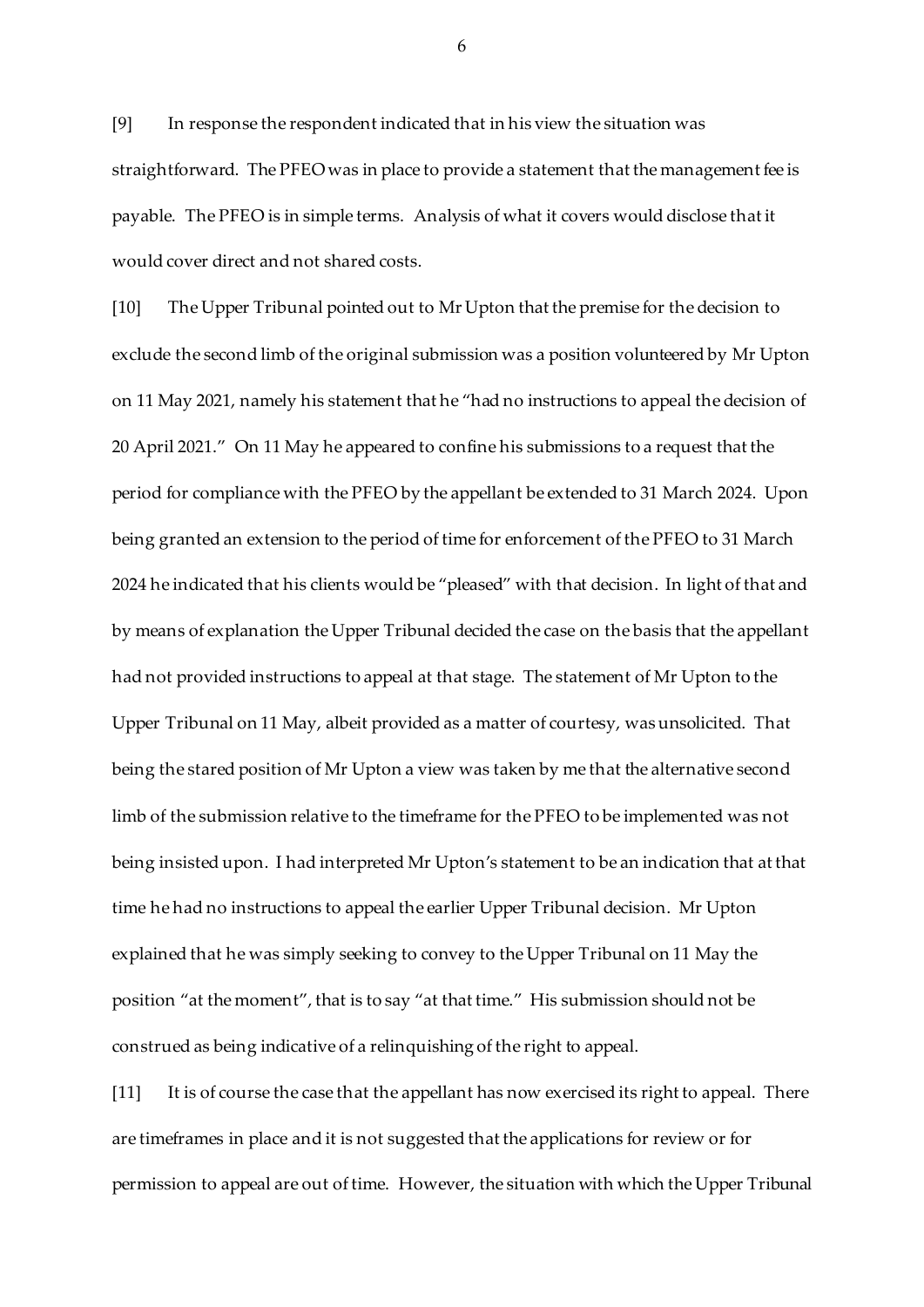was faced on 11 May 2021 was one in which the now appellant had volunteered that there were no instructions to appeal. That being the case the basis upon which the Upper Tribunal proceeded was that as articulated on the day by Mr Upton. In light of same, while it is recognised that the appellant has every right to instruct an appeal at a later period of the induciae, rather than at an earlier period, the Upper Tribunal requires to deal with the situation as presented to it. On the particular day, namely 11 May 2021, it was made clear that there were no instructions to appeal.

[12] Having said that I recognise that it would not be in the interests of justice for the Upper Tribunal to reach a decision based on an incomplete set of facts or on the basis of a misunderstanding. If the professional position that I understood Mr Upton to be conveying was misunderstood and if that then formed the basis of the decision taken by the Upper Tribunal it is clearly now incumbent on me to consider whether it is necessary in the interests of justice for that decision to be reviewed.

[13] I now consider that issue. I consider whether the appellant will be prejudiced in light of the timescale. Data capture by the appellant will not begin until April 2022. Mr Upton has indicated that in his view (as an experienced Court of Session practitioner) that any appeal to the Court of Session is likely to be dealt with within a period of 9 months. It would appear clear that the determination of any appeal will perhaps be within the current financial year of the appellant or certainly very early in the next financial year. The appellant has until 31 March 2024 to implement the PFEO. This is a significant period. The issue under consideration was first raised with the appellant by the respondent in February 2019. The FtT hearing took place on 28 February 2020. While I appreciate the point about the use of public funds and have taken it into account together with all of the other arguments presented by Mr Upton there also needs to be considered as being part of the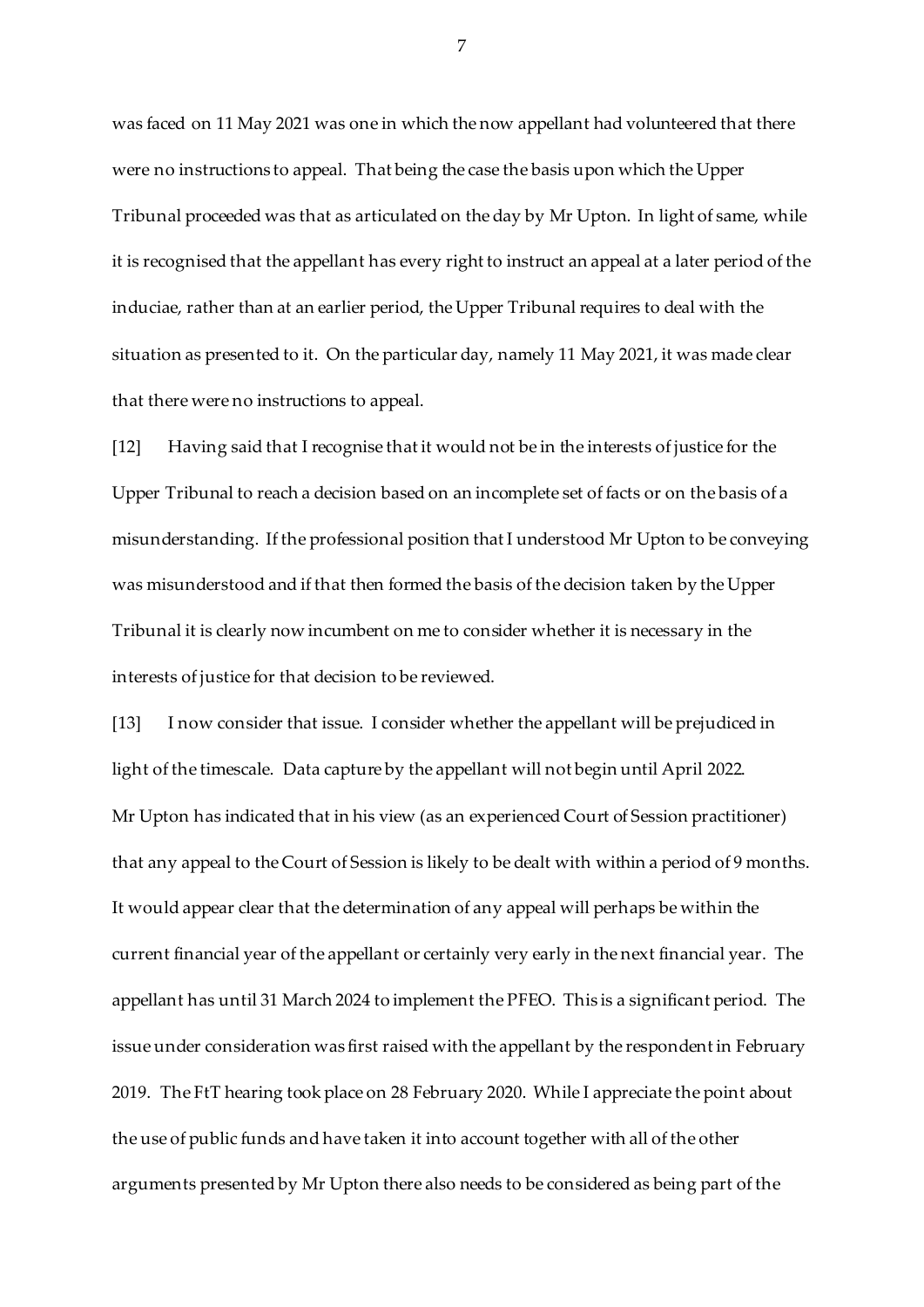consideration of the interests of justice questions of certainty and finality. Were it the case that I was to allow the application for review of the Upper Tribunal decision there would be no finite date for implementation of the PFEO. The information provided by Mr Upton is such that any appeal to the Court of Session would be dealt with within a time frame such as would allow or very nearly allow the appellant to adhere to the PFEO.

[14] There is a further factor which I consider to be relevant. Further information was provided by Mr Upton in the course of the hearing on 9 July. This information was not before the Upper Tribunal at the earlier hearings on 3 February or on 11 May. It would appear that a total of four tower blocks only (including Rosebank Tower) are affected by deeds of conditions which are in the identical terms to the deed which is under consideration in the present case. While there may be similarly worded deeds of conditions affecting other tower blocks this case focusses upon the specific interpretation of the deed of conditions referable to Rosebank Tower. Only 19 of the 72 occupants of flats within Rosebank Tower own their properties and accordingly it is only to these 19 owner occupiers within Rosebank Tower that this decision applies. The remaining three tower blocks all contain mixed occupancy of council tenants and owner occupancy. I was not advised what the specific constitution of the remaining blocks of flats were insofar as the numbers who are owner occupiers and the numbers who are council tenants. If the numbers are similar to Rosebank Tower then less than 100 properties are affected.

[15] Originally the Upper Tribunal was faced with a submission quoting that the appellant provides factoring services to 2000 blocks of flats and to 8518 private owners. More recently figures of 1547 buildings being factored by the appellant which are of mixed tenancy and 6683 privately owned properties are factored by the appellant. It would appear, however, that while these figures are factually accurate, they are not relevant to this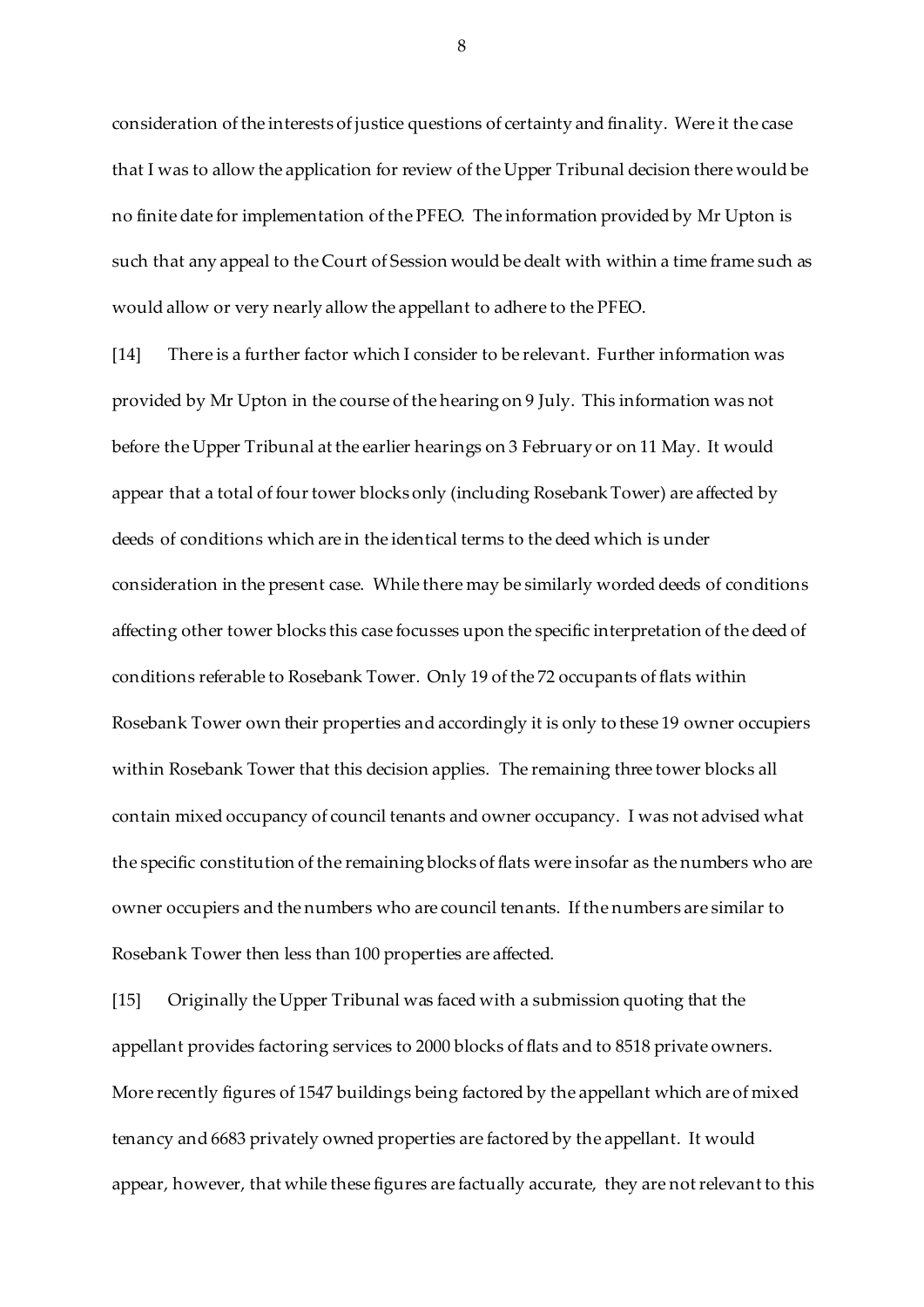case as only four tower blocks are affected by a deed of conditions in the terms under consideration. Other tower blocks may be affected by "similar" deeds it was submitted. By their very nature deeds of conditions may be in similar terms but the current issue is the specific interpretation of one deed and it appears that it applies only to four tower blocks of flats. It is also important to remember that the sum under consideration is at maximum of £28.15 per annum per flat. I do not consider that it is necessary and in the interests of justice that the second limb of the application should be granted. For reasons which are more fully amplified later in this decision the sums involved are assessed at a maximum amount of £28.15 per owner occupied household per annum. The matter has now been heard by the FtT and the Upper Tribunal. The appellant currently has until March 2024 to implement the PFEO. This is a period of more than five years after the issue was brought to its attention. It is necessary in the interests of justice that both parties are aware of the period within which the PFEO requires to be implemented having regard to the principle of finality and certainty. While there may have been a misunderstanding as to the appellant's position with regard to a proposed appeal, for the reasons given, I do not consider it necessary in the interests of justice to review the decision.

[16] Thereafter the appellant invites review of the substantive decisions of 20 April and 11 May 2021. It is submitted that six (originally five) "clear and obvious" errors of law have been identified. [17] In the context of those powers of review, it is argued that it is material that the Upper Tribunal's Decisions of 20 April and 11 May disclose that it has made five ((later amended to six) clear and obvious errors of law. It is argued that it is necessary in the interests of justice that the decisions are reviewed so as to correct them. The arguments placed before the Upper Tribunal related to the adequacy of the fact finding of the FtT. Put shortly, the central finding-in-fact by the FtT was at paragraphs 5(l), 16, 17 and 19 of its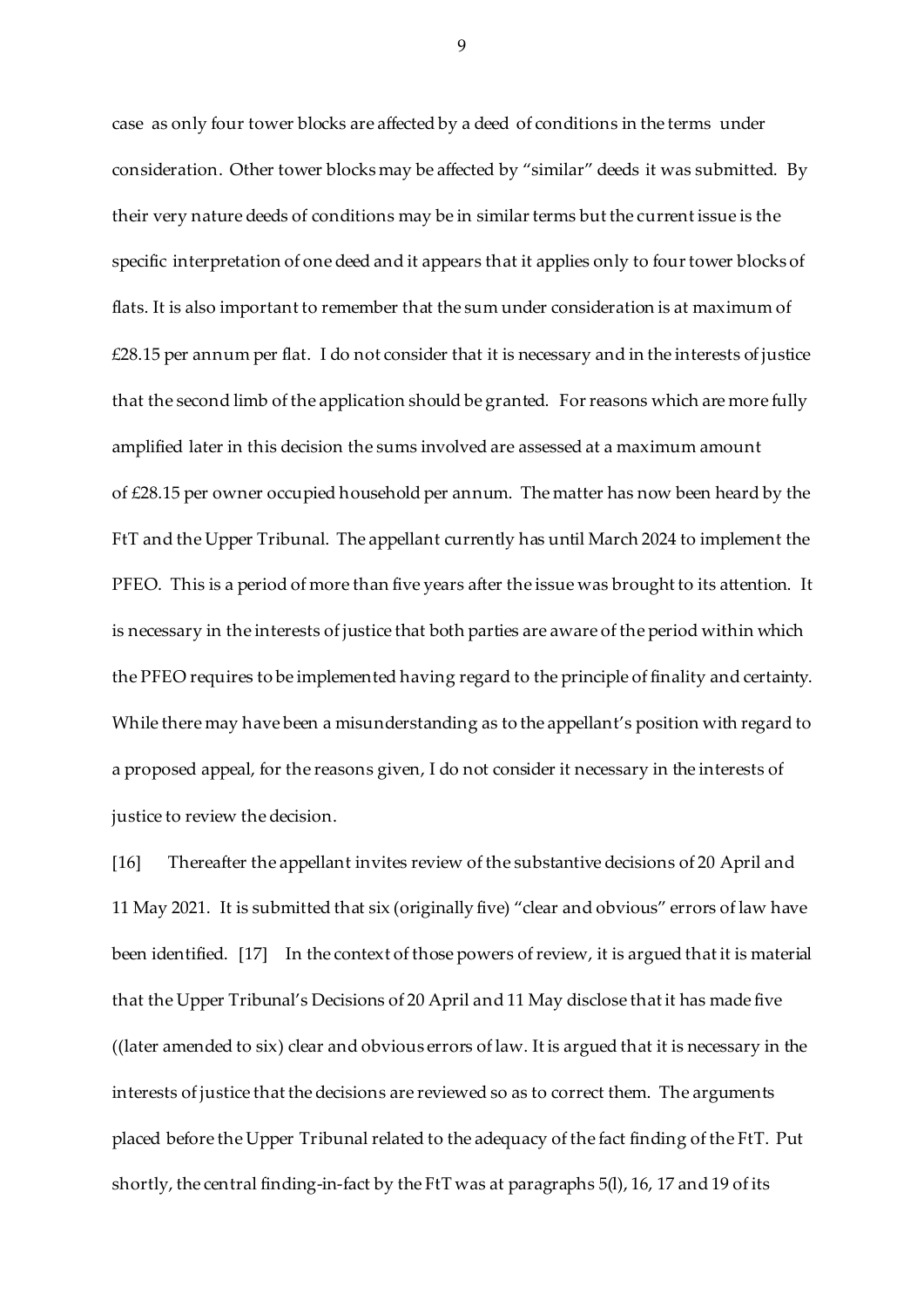decision which adopted the evidence of a witness Mr David Keane, who was the appellant's factoring manager. Mr Keane gave evidence that the management (or factoring) fee comprised of two elements: shared costs and direct costs. The respondent's complaint was that the direct costs should be divided equally between all 72 dwellings. That had already been done for the shared costs and therefore only the direct costs are at issue. Within Mr. Keane's evidence about the direct costs (narrated by the FtT at paragraph 16 of its decision) the witness gave examples of what which services were encapsulated under the heading of shared costs. It was argued by the appellant that a critical finding in fact was missing namely one that encompassed "for whose benefit the various services were provided". The conclusion I reached having heard Mr Upton's submissions on the point before the Upper Tribunal is that the FtT's fact finding was sufficient.

[17] What is in the grounds for review is essentially a repetition of the issues which were brought to the Upper Tribunal's attention when the case was first argued, together with written and oral argument as to why the appellant submits that the Upper Tribunal erred in law in coming to its decision. I intend no disservice to the argument of the appellant if I characterise the submissions made as essentially being a submission that critical findings in fact are missing from the decision of the FtT. I have already issued a decision in relation to this point. I did not accept Mr Upton's submissions. I do not accept that there has been a clear and obvious error in law such as was envisaged in *Point West GR Ltd* v *Bassi* which would allow the Upper Tribunal to exercise its power of review. Indeed, it appears to me that the following passage of the case of *Point West GR* v *Bassi* at paragraph 46 applies.

It was not intended that the power of review should enable the FTT to usurp the UT's function of determining appeals on contentious points of law. Nor was intended to enable a later FTT judge or panel, or the original FTT judge or panel on a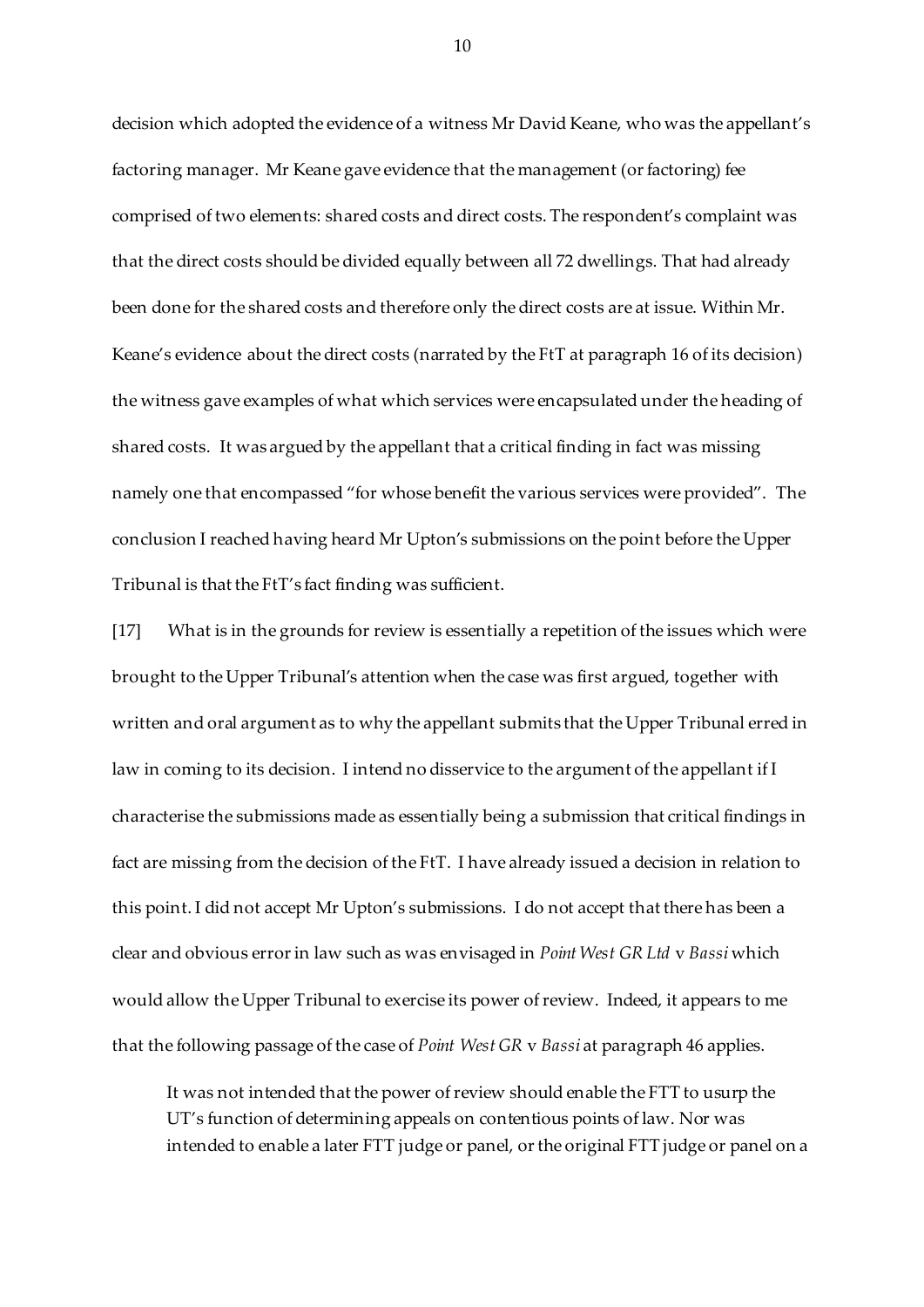later occasion, to take a different view of the law from that previously reached, when both views are tenable.

[18] The scope of the Upper Tribunal's powers of review is not in dispute. The purpose of these powers is to give, in this case the Upper Tribunal, a second opportunity to provide what are deemed to be adequate reasons for a decision without the inconvenience that might be involved were the Upper Tribunal to allow a reasons challenge and then have to remit the case to the Inner House of the Court of Session. The review process should only be invoked in clear cases. I do not consider that this is a case that demonstrates a clear error of law, as opposed to a differing view on the adequacy of the fact finding of the FtT.

[19] I am conscious that it is no part of my function in these proceedings to seek to advance arguments in defence of the original decision and against the grounds of appeal. The decision of 20<sup>th</sup> April which has already been issued dealt with the various points which were raised by Mr Upton.

[20] I do not accept that there has been a clear error in law. Nothing which Mr Upton advocated either in written form or orally on 9 July 2021 has altered that position. I do not consider that it is necessary in the interests of justice for the original decisions of the Upper Tribunal to be reviewed. Mr Upton accepted that in so far as the question of review is concerned, the term important point of principle or practice was very much included within the term interests of justice. I accept that. In considering whether it is necessary in the interests of justice for the motion of the appellant to be granted I have considered whether an important point of principle or practice has been raised. For reasons which are referred to later in this opinion I do not consider that such an issue is present. Essentially the purpose of the review is directed to circumstances in which there has been a clear and obvious legal error. Such a legal error has not in my view occurred in this case. Simply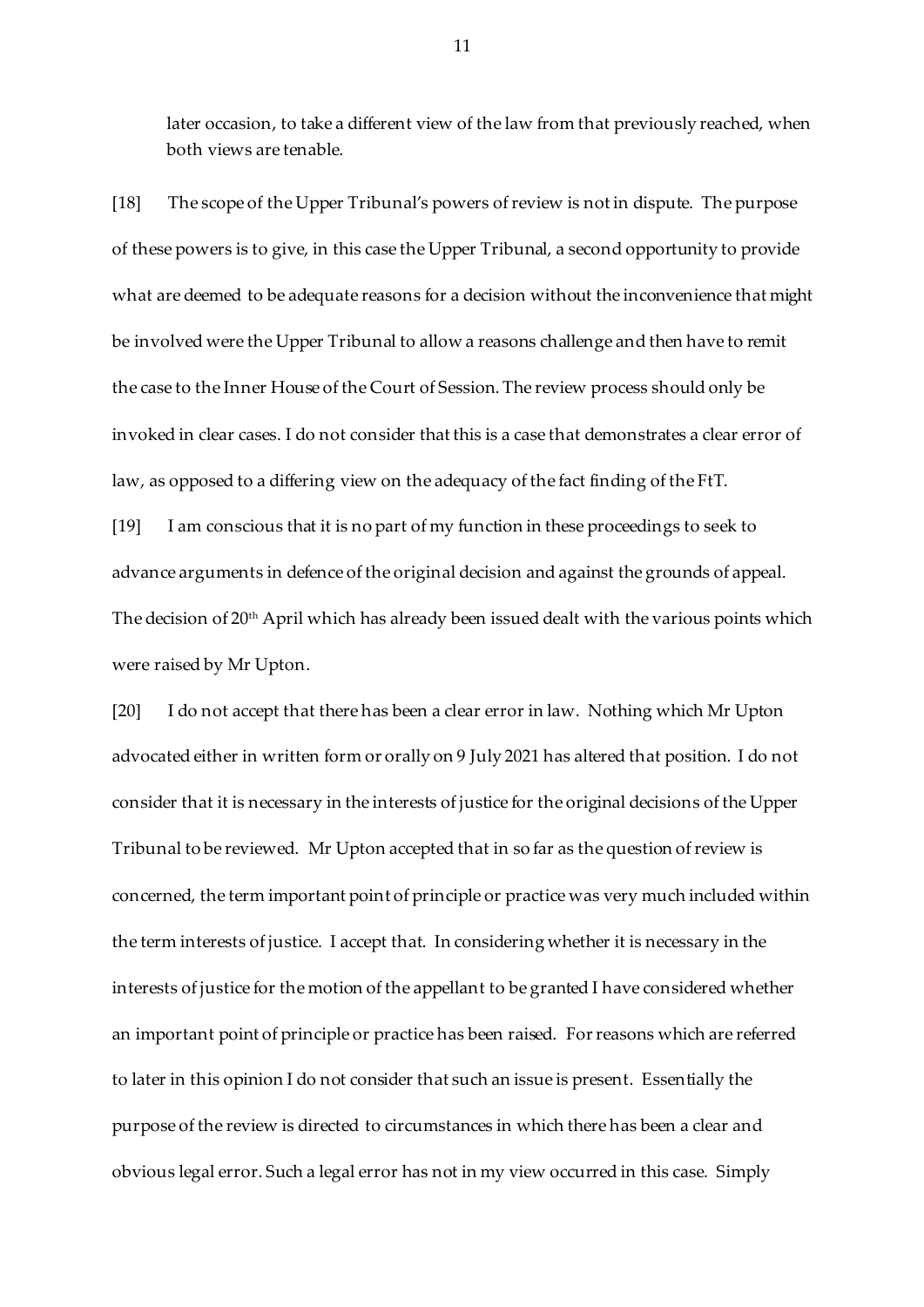because Mr Upton disagrees with the decisions of the FtT and the Upper Tribunal does not allow the matter to be revisited by means of review. A review is not an opportunity for the same or similar arguments to be presented again in the hope of achieving a different result. Accordingly the application is refused. It is not necessary in the interests of justice.

[21] In the event that his application for review was unsuccessful Mr Upton sought

permission to appeal to the Court of Session against the decisions of 20 April and 11 May

2021. He referred to the six arguable grounds of appeal which are contained within his

written document.

[22] In order to succeed it is necessary that the appellant meet the terms of section 48 of the Act which provides as follows:

s. 48 Appeal from the Tribunal

"(1) A decision of the Upper Tribunal in any matter in a case before the Tribunal may be appealed to the Court of Session.

(2) An appeal under this section is to be made—

- (a) by a party in the case,
- (b) on a point of law only.

(3) An appeal under this section requires the permission of  $-$ 

- (a) the Upper Tribunal, or
- (b) if the Upper Tribunal refuses its permission, the Court of Session.

(4) Such permission may be given in relation to an appeal under this section only if the Upper Tribunal or (as the case may be) the Court of Session is satisfied that there are arguable grounds for the appeal.

The right of appeal to the Court of Session is characterised by [section](https://uk.westlaw.com/Document/I77C18120CC5A11E3B449E8361748CF4A/View/FullText.html?originationContext=document&transitionType=DocumentItem&contextData=(sc.Search)) 50 of the 2014 Act as a

"second appeal" in terms of [section](https://uk.westlaw.com/Document/I77C18120CC5A11E3B449E8361748CF4A/View/FullText.html?originationContext=document&transitionType=DocumentItem&contextData=(sc.Search)) 50(7) . That section provides, so far as relevant to the

application, that:

50 Procedure on second appeal

(1) Section 48(4) is subject to subsections (3) and (4) as regards a second appeal.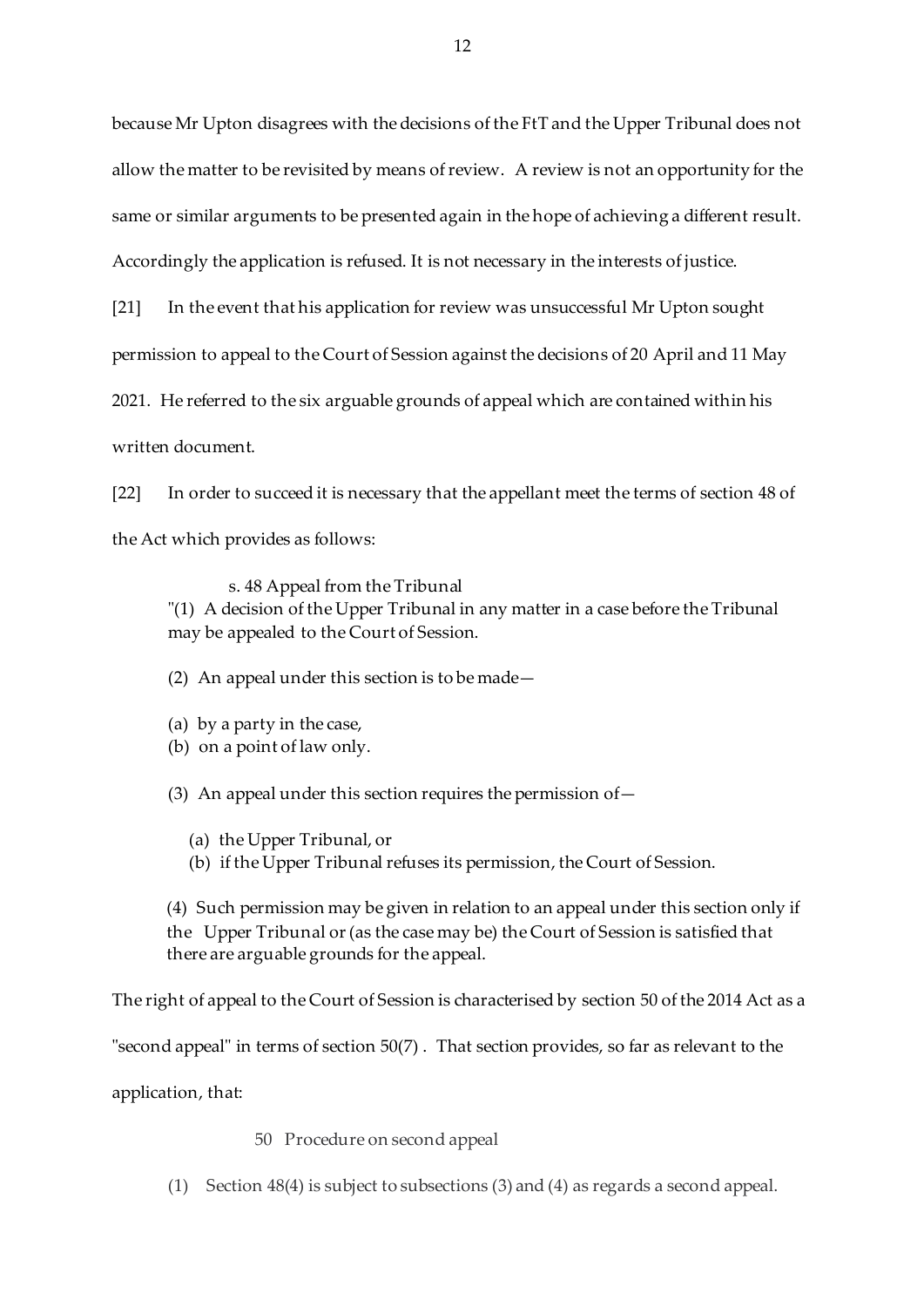(2) Section 49 is subject to subsections (5) and (6) as regards a second appeal.

(3) For the purpose of subsection (1), the Upper Tribunal or (as the case may be) the Court of Session may not give its permission to the making of a second appeal unless also satisfied that subsection (4) applies.

(4) This subsection applies where, in relation to the matter in question—

(a) a second appeal would raise an important point of principle or practice, or

(b) there is some other compelling reason for allowing a second appeal to proceed.

(5) For the purpose of subsection (2), subsections (2)(b) and (3)(a) of section 49 have effect in relation to a second appeal as if the references in them to the Upper Tribunal include (as alternatives) references to the First-tier Tribunal.

(6) Where, in exercising the choice arising by virtue of subsection (5) (and instead of re-making the decision in question), the Court of Session remits the case to the Upper Tribunal rather than the First-tier Tribunal—

(a) the Upper Tribunal, instead of reconsidering the case itself, may remit the case to the First-tier Tribunal,

(b) if the Upper Tribunal refuses its permission, the Court of Session.

(4) Such permission may be given in relation to an appeal under this section only if the Upper Tribunal or (as the case may be) the Court of Session is satisfied that there are arguable grounds for the appeal.

The rules give effect to these statutory provisions. [Rule 32](https://uk.westlaw.com/Document/ICC1C3A2068DA11E6B15BBE1B3E117B14/View/FullText.html?originationContext=document&transitionType=DocumentItem&contextData=(sc.Search)) sets out what an applicant must do when seeking permission to appeal. It provides:

(1) A party seeking permission to appeal must make a written application to the Upper Tribunal.

(2) An application under paragraph (1) must—

(a) identify the decision of the Upper Tribunal to which it relates;

(b) identify the alleged error or errors of law in the decision; and (c) state in terms of [section](https://uk.westlaw.com/Document/I77C18120CC5A11E3B449E8361748CF4A/View/FullText.html?originationContext=document&transitionType=DocumentItem&contextData=(sc.Search)) 50(4) of the 2014 Act what important point of principle or practice would be raised by a second appeal or what other compelling reason there is that shows the appeal should be allowed to proceed.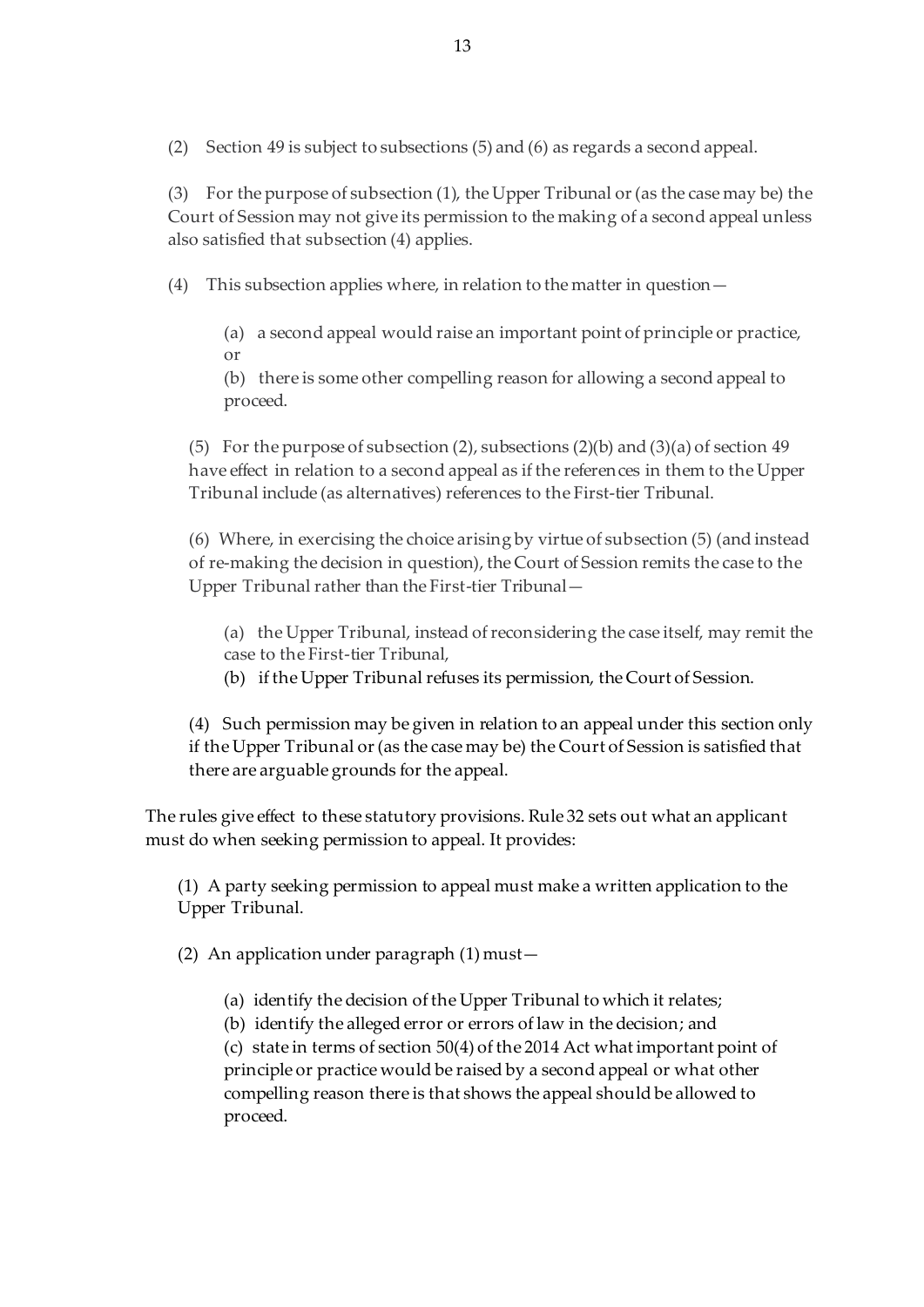[23] Accordingly, for permission to appeal to the Court of Session to be granted the appellant requires to identify a point of law, to satisfy the Upper Tribunal that there are arguable grounds of appeal and to identify that the second appeal would raise an important point of principle or practice. Alternatively, if an important point of principle or practice is not identified the Upper Tribunal is required to consider if it is satisfied that there is some other compelling reason for allowing a second appeal to proceed. I am satisfied that a point of law, namely the adequacy of the findings in fact of the FtT has been identified. I then need to consider if there are arguable grounds of appeal. Nowhere in the statute or secondary legislation is the phrase "arguable grounds for the appeal" defined. Case law in other situations is of limited assistance. For example, in *Czerwinski* v *HM Advocate* 2015 SLT 610, the court was formulating the appropriate test for the grant of leave to appeal in an extradition case in the absence of statutory guidance. After reviewing several potential schemes or tests, it settled on adopting the test applicable to criminal appeals: "do the documents disclose arguable grounds of appeal", in terms of section 107 of the Criminal Procedure (Scotland) Act 1995. On that ground of appeal it said this:

"Arguable in this context means that the appeal can properly be put forward on the professional responsibility of counsel.

In *Wightman* v *Advocate General* 2018 SC 388 Lord President Carloway (at paragraph [9]) observed that arguability and statability were synonyms. That was said to be a lower threshold than "a real prospect of success", the test applicable in deciding whether to grant permission for an application to the supervisory jurisdiction to proceed, in terms of section 27D(3) of the Court of Session Act 1988, as amended, see [2] – [9].The threshold of arguability is therefore relatively low. An appellant does, however, require to set out the basis of a challenge from which can be formulated as a ground of appeal capable of being argued at a full hearing."

[24] I am satisfied that there exists in the present case a ground of appeal which is arguable, namely whether the fact finding of the FtT was adequate. The next issue therefore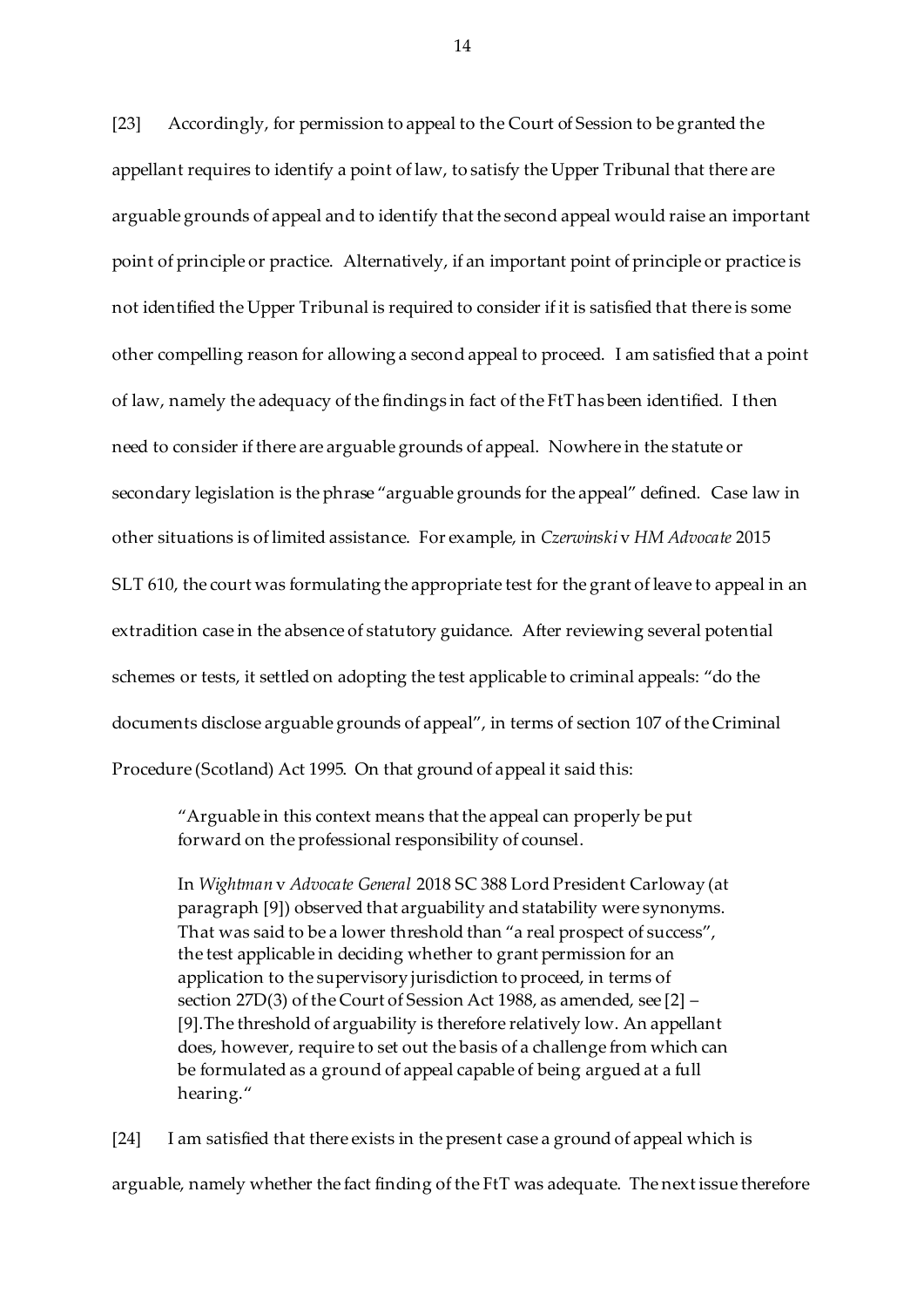is whether this appeal raises important points of principle and practice in terms of section 50 of the Act. The points raised on behalf of the appellant are as follows:

(i) Whether the FtT should make a PFEO without an adequate basis in its findings in fact, and what is such an adequate basis.

(ii) Whether in terms of the deed of conditions costs require to be shared between all proprietors equally, or the factor may lawfully decide to charge some of them only to certain proprietors. It was submitted that this is an important point of principle, and in any event an important point of practice because:

> (a) Deeds of conditions in exactly the same terms apply to at least three other tower blocks within the area of Rosebank Tower. Further, within these other tower blocks there is "mixed tenure housing", i.e. private factored properties and council owned properties and consequently the same issue arises.

(b) Deeds of conditions or other title conditions "in similar terms" apply up to 1,547 buildings in the "appellant's area" in which there is mixed tenure housing and which contain a total of 6,683 privately owned factors properties. As such it is argued that the implications of the Upper Tribunal's decision require to be considered against the terms of all of these title conditions. Mr Upton indicated that more than one party had made enquiry about the implications of the decision.

(c) The same issue as is identified in paragraph (b) is "likely to be true nationwide throughout Scotland" by other local authorities who provide factoring services at buildings held "on mixed tenure" and in relation to title conditions in similar terms.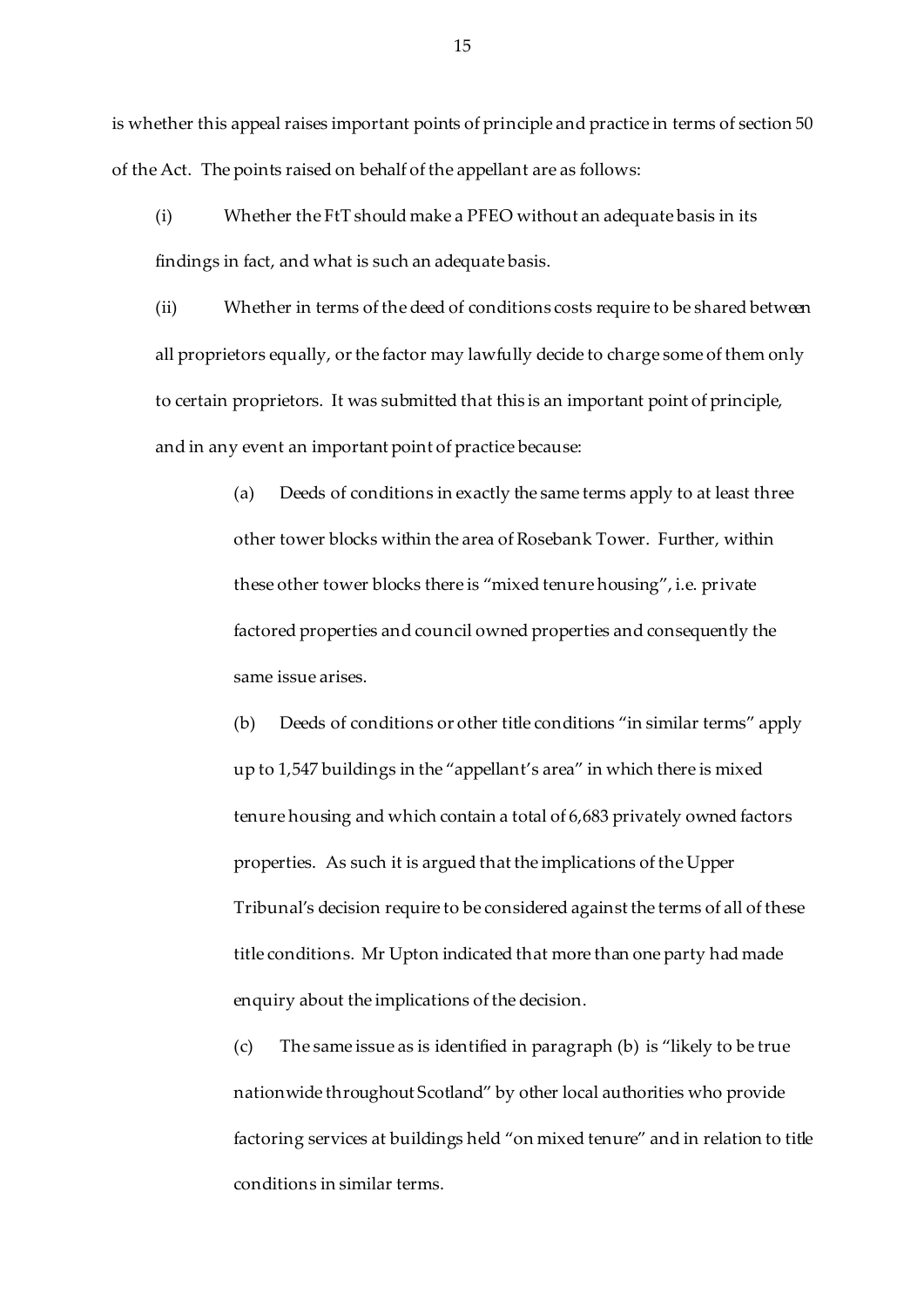(d) In the event that the decision of the Upper Tribunal remains, this does not address a retrospective question about a liability for a determined or determinable amount of money. The decision applies in perpetuity, indefinitely, or for as long as Rosebank Tower or any other building in mixed tenure is governed by title conditions. As a consequence, it is said that these decisions determine liability for "unquantifiable sums over unquantifiable periods of time" while bearing to constrain any judgement or discretion of a factor acting under such title conditions to the effect of permanently denying the factor in perpetuity any right to decide to charge a cost arising in relation to the building to only one or some of the proprietors.

[25] Mr Upton amplified his written submissions by confirming that his clients take the PFEO seriously, they recognise that they are bound to act reasonably and he confirmed that the FtT order will be implemented. His clients have considerable concern because they considered that the fact finding in the original FtT is inadequate and it is a matter of such significance and importance that it will require a "fresh approach."

[26] Attention was drawn by Mr Upton to the fact that decisions of the Upper Tribunal are publically promulgated and any decision is bound to attract a wide readership. Three properties with identical conditions and mixed tenure housing had already been identified but other local authorities with similar deeds will require to address their own deeds of conditions to determine whether the same reasoning applies.

[27] Beyond the immediate decision the Upper Tribunal provides guidance to those who "work in the field." Mr Upton emphasised the point that this particular outcome results in unquantifiable sums of money being paid.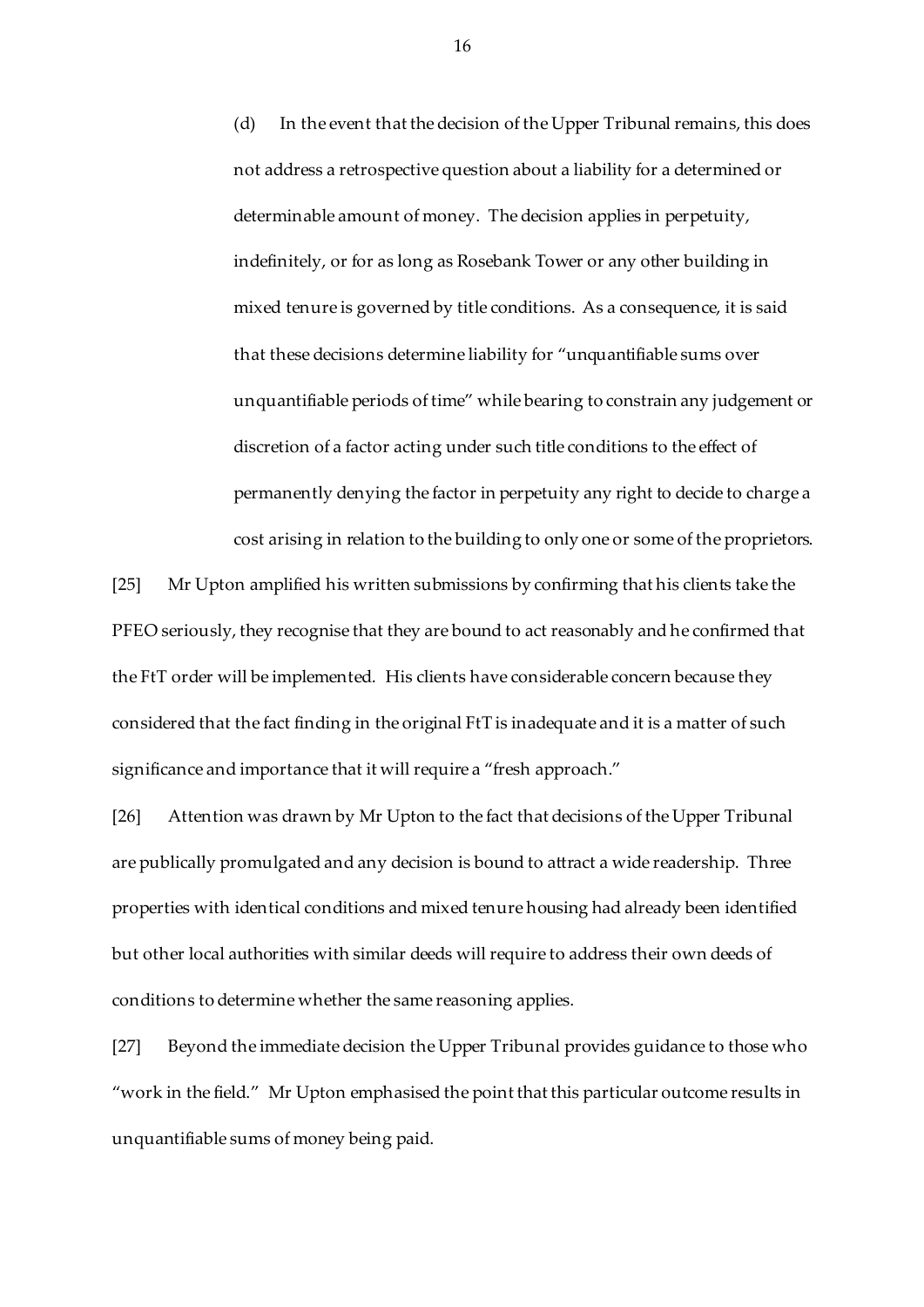[28] In response the respondent indicated that in his view the problem is that the original deeds were drafted by Glasgow District Council and they were then transferred to South Lanarkshire Council and issues arose due to the format or laying out of the title deeds.

[29] Further, although reference had been made by Mr Upton previously to the maximum sum that could be achieved being £28.15 the respondent advised that he had been told originally by the appellant that the referable sum was  $£67.00$ . As far as the respondent is concerned, the simple question is why the appellant did not meet the costs. Reference was made to document R8 which was produced to the FtT.

[30] The Upper Tribunal reminded Mr Upton of his earlier submission before the Upper Tribunal presented on 3 February where he categorised the current litigation as follows; "a more trivial, sterile, time wasting piece of litigation is hard to imagine". This was in the context of a submission upon whether the appellant had an interest to sue, such was the limited sum involved. He had then submitted that the action was *de minimis* and said that the most by which the appellant could benefit was £28.15 annually. Mr Upton acknowledged that the submission was made but he did not depart from his current position, explaining that his earlier submission had been rejected.

[31] The Upper Tribunal refuses permission to appeal to the Court of Session. In terms of section 50(4) of the 2014 Act in relation to the matter in question it is necessary that the Upper Tribunal be satisfied that an important point of principle or practice would be raised by a second appeal or that there is some other compelling reason there is that the appeal should be allowed to proceed. No important point of principal or practice is raised.

[32] There is no other compelling reason to permit the appeal to proceed. Mr Upton's submissions were confined to what he submitted were important points of principle or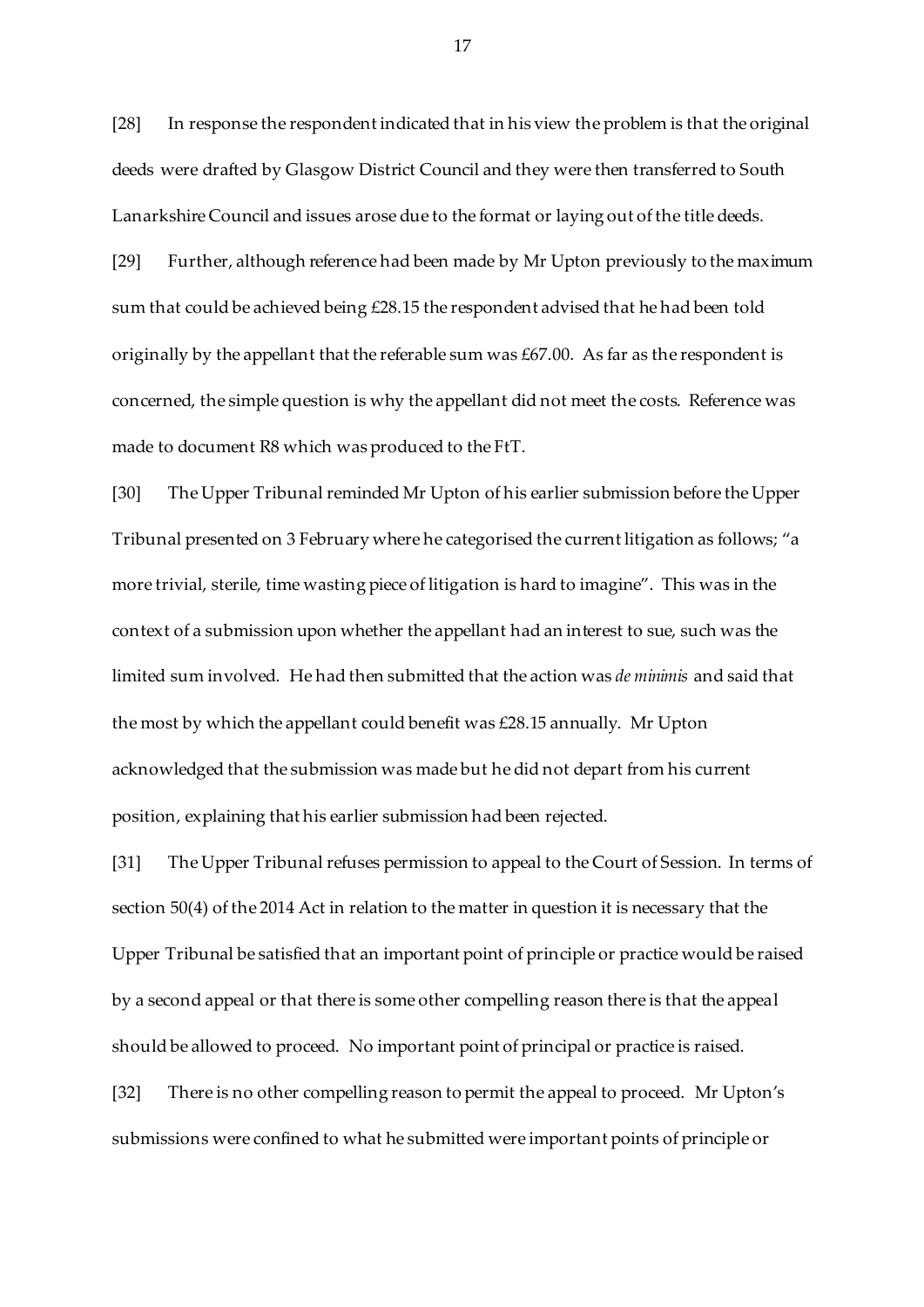practice. He did not address the second leg of the test, namely whether there is some other compelling reason for allowing a second appeal to proceed.

[33] There are three sets of deeds of conditions which are in identical terms to those referable to Rosebank Tower. Estimates of the sum of money which is being considered range between £28.15 (the appellant) and £67.00 (the respondent) per property per annum. It was the position of the appellant at an earlier hearing that the sum of  $\text{\textsterling}28.15$  per annum is an accurate statement of the liability. I prefer the quantification of the appellant to that of the respondent. It is the appellant who issues the invoices, who has access to an administrative resource and who has an overview of the situation. The submission of the appellant was that "the most which could be achieved by the appellant is £28.15" Accordingly the maximum benefit to the respondent would be the sum of  $\text{\pounds}\,28.15$  per annum. That is not the same as saying that figure is what he would achieve but is a statement of the maximum possible figure. It is a conspicuous volte face by the appellant to initially categorise an action as time wasting and trivial in seeking its dismissal and to later to seek to argue that an important point of principle or practice has been raised such as would justify the Upper Tribunal granting permission to appeal to the Court of Session.

[34] According to the written submission only one person has contacted the appellant to ask about the current proceedings. The identity or category of person (i.e. homeowner/ interested observer) was not provided and his, her or their particular interest was not explained. I accept that by the time of presentation of the oral argument at least one other person had been in touch with the appellant but again the nature of the enquiry or the capacity of the enquirer was not explained. I was not provided with information about why the enquiry was made. The reality would appear to be that while a figure referable to "up to a total of 6683 privately-owned, factored properties" is quoted within the written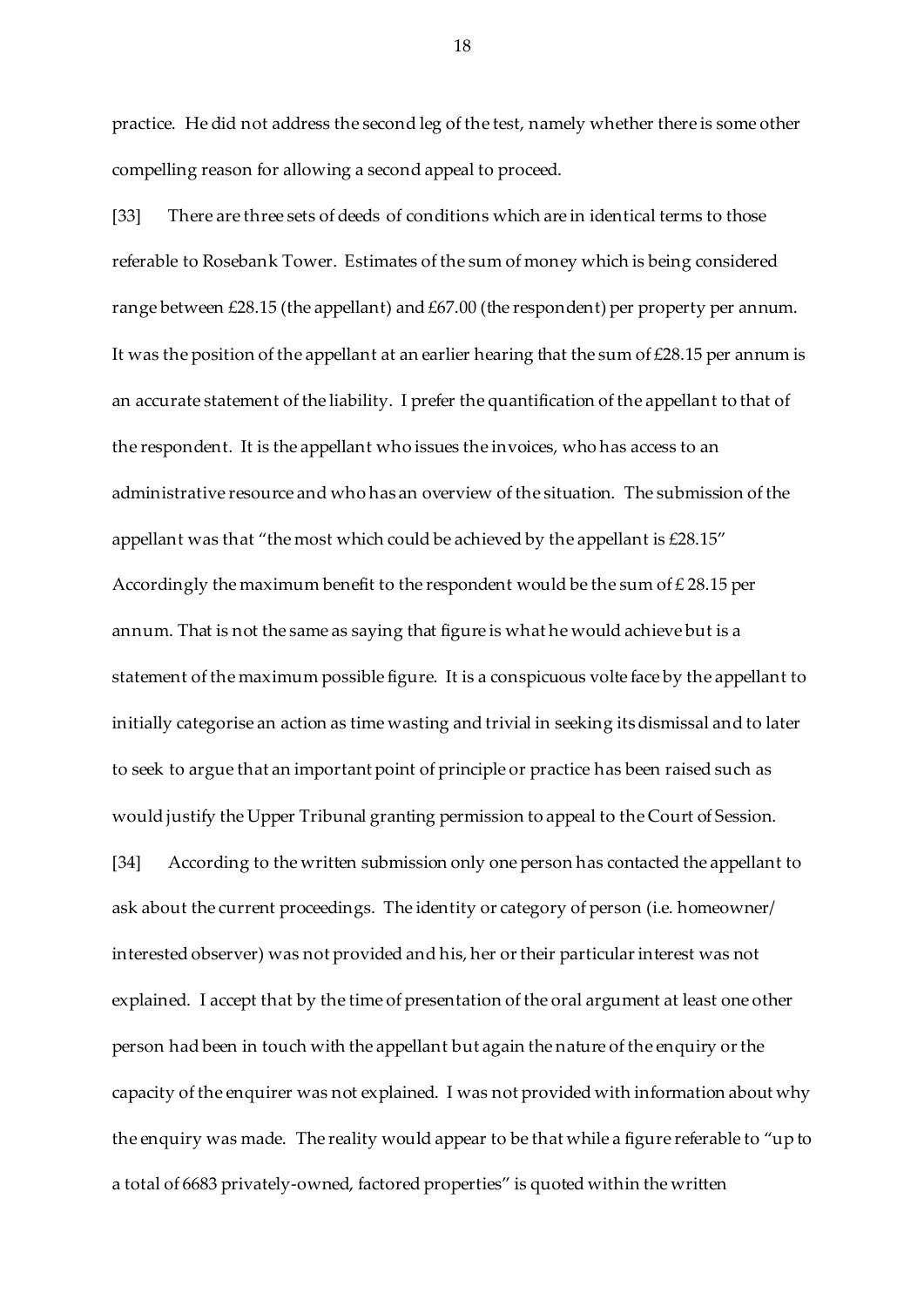submission for the appellant only the current tower block (Rosebank Tower) and three other tower blocks are affected by deeds of conditions in the precise terms of the deed which is under consideration. For reasons explained earlier and in the absence of specific figures being provided by the appellant as to occupancy levels or the constitution of the mixed tenure in terms of a distinction between council tenants and home owners I apply, for the purposes of illustration only, and as a rough guide, the figures relevant to Rosebank Tower. Within that tower block there are 72 occupants of whom 19 are owner occupiers. Applying these figures to the other three tower blocks, and applying a pragmatic and non-scientific approach, fewer than 100 properties in total would be affected by this decision. If the maximum benefit which could be obtained is £28.15 per annum per property then the maximum sum which is potentially being litigated over is £2815.00 per annum.

[35] With regard to the particular points raised by Mr Upton in support of the application I consider that this case is fact specific. The appellant's factoring manager testified before the FtT. There was a dispute at one point as to whether that witness's evidence was recorded properly. Both parties in this case sought to add additional evidence at the Upper Tribunal hearing. The appellant sought to introduce a new argument at the hearing before the Upper Tribunal. The findings in fact of the FtT are referable to this case only and are made on the basis of the specific evidence led and the specific legal submissions made before the FtT. The precise terms of the deed of conditions under consideration are relevant to only three other tower blocks. It may indeed be the case, given that the contention of the appellant is that the outcome of this appeal will result in financial disadvantage to the respondent, that no other proprietor in the tower block chooses to implement these rights. [36] Simply because it is the case that "deeds of conditions or other title conditions" in similar terms apply to other buildings does not mean that the deeds of conditions are in the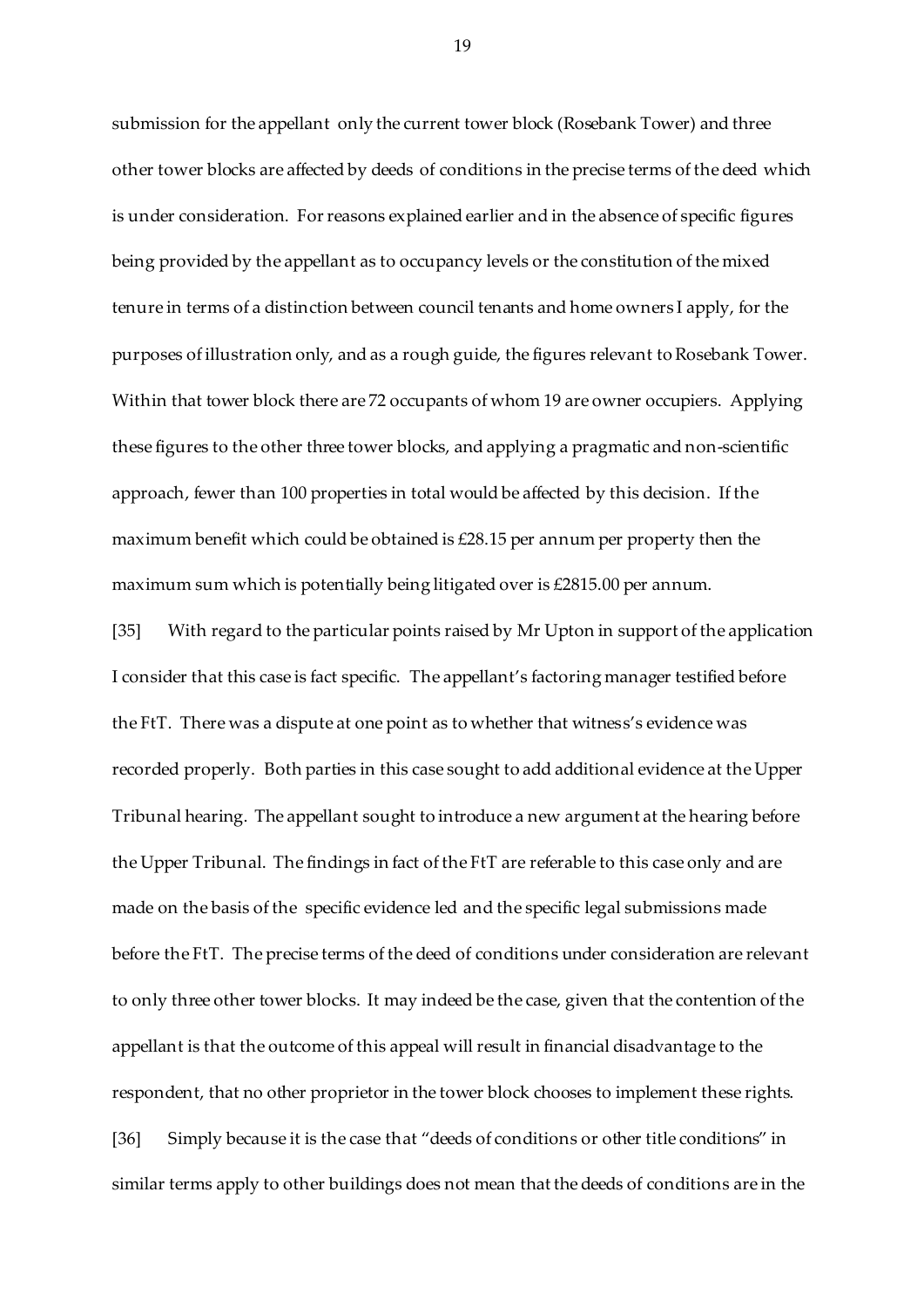same precise terms. No submissions were made in relation to the nature or extent of the similarity. Examples of the wording of other deeds of conditions which were claimed to be "similar" were not provided. By their very nature deeds of conditions may bear striking similarities, but the precise terms of each deed will be a matter of interpretation. The current case deals with Rosebank Tower and three other tower blocks which have precisely the same deed of conditions applicable. The existence of similarly worded deeds of conditions is not relevant. The decisions in this case relate to the precise terms of the particular deed of conditions.

[37] The question of whether in terms of the deed of conditions costs require to be shared between all proprietors equally, or alternatively a factor may lawfully decide to charge some proprietors only, is claimed to be an important point of principle or practice. That issue is dependent on the particular wording of the deed of conditions. It may be a point of relevance and importance to the appellant but it cannot be described as an important point of principle or practice. Any decision limited to the interpretation of the current deed of conditions will not be relevant to deeds which are differently worded.

[38] For an important point of principle or practice to be established it must be one that extends beyond the specific and limited interest of the appellant. For Mr Upton to argue that similar deeds of conditions or title conditions apply nationwide throughout Scotland and indeed someone in another jurisdiction may see the outcome of this decision and thereafter find it necessary to apply themselves to the wording of their own deeds of conditions is highly speculative, not vouched by any evidence of such practice and does not render this case as one in which the Upper Tribunal is satisfied that an important point of principle or practice arises.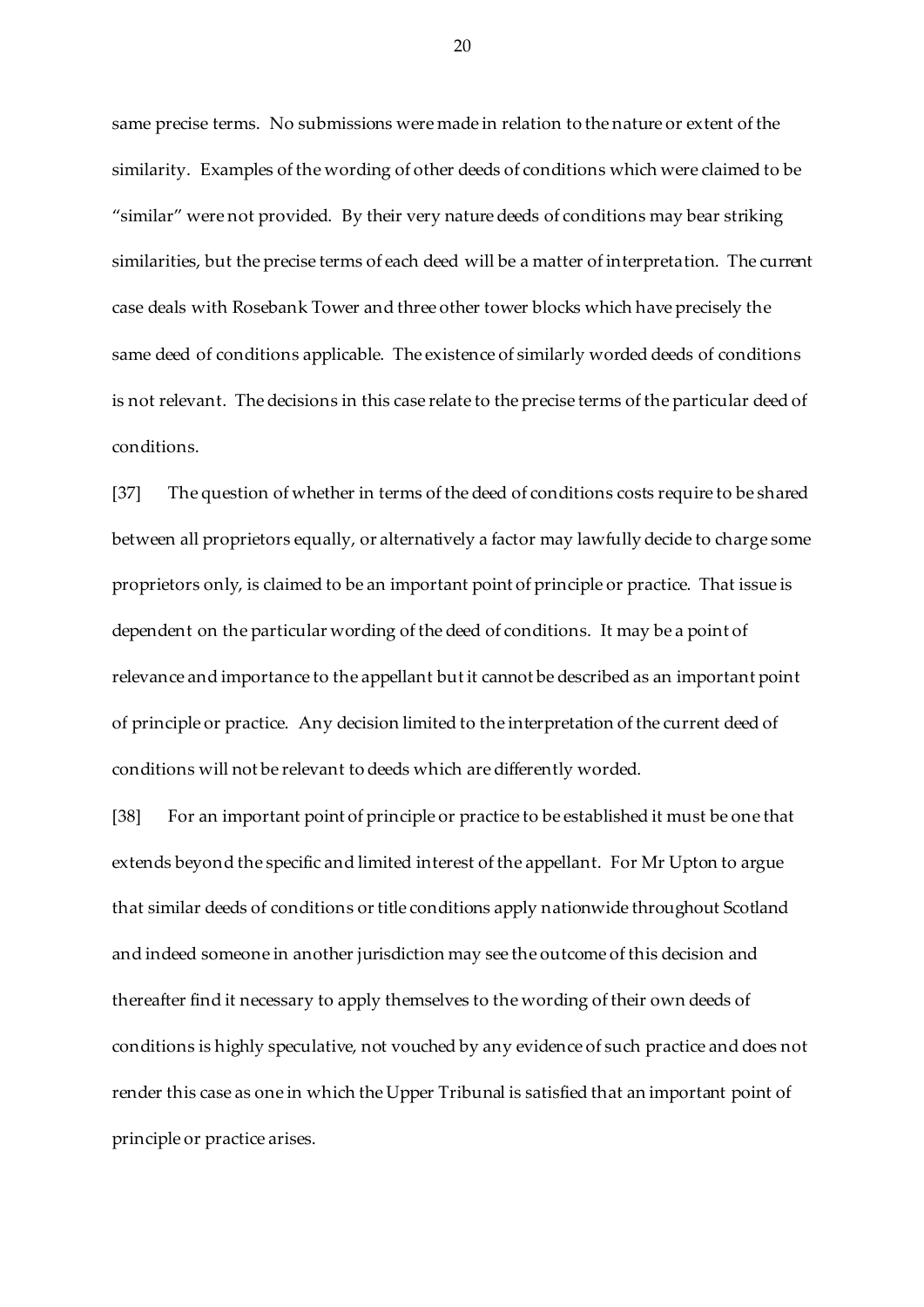[39] The fact that decisions of the Upper Tribunal are publically available was argued as a reason for the case demonstrating an important point of principle or practice. I disagree. This case is fact specific and is only applicable to deeds of conditions which are in identical terms to that under consideration. Since the deed applies to only four tower blocks it has no significance "nationwide." It was not contended that the specific terms of the current deed apply to any other properties beyond the four tower blocks identified. If disputes as to title conditions arise in the future they can be argued before the FtT. The specific interpretation of the current deed of conditions and indeed the adequacy of the fact finding of the FtT in the present case will be of no relevance to a differently worded deed. If others happen to read the Upper Tribunal decision they will recognise that its legal significance is limited because it is predicated on the evidence and submissions placed before the FtT and is relevant only to deeds of conditions drafted in identical terms.

[40] Finally, it was argued that the question of retrospectivity had not been addressed in this particular case. That is correct in as much as Mr Boyd specifically distanced himself from any claim referable to retrospective claims and limits his application only to the future. However, the question of acquiescence was not raised before the FtT. Mr Upton sought to introduce it in argument before the Upper Tribunal. I refused to consider it as permission to appeal on that point had not been granted and because it is an evidence based issue. However, it seems to me that the point could be argued in the future before the FtT and I made clear my understanding of the position within the original decision.

[41] Having considered all of the appellant's written and oral submissions I am not satisfied that an important point of principle or practice arises. The issue would require to be one of general importance and not one which is confined to the appellant's own facts and circumstances. *(Eba* v *Advocate General for Scotland* [2011] UKSC 29. In so far as the factual